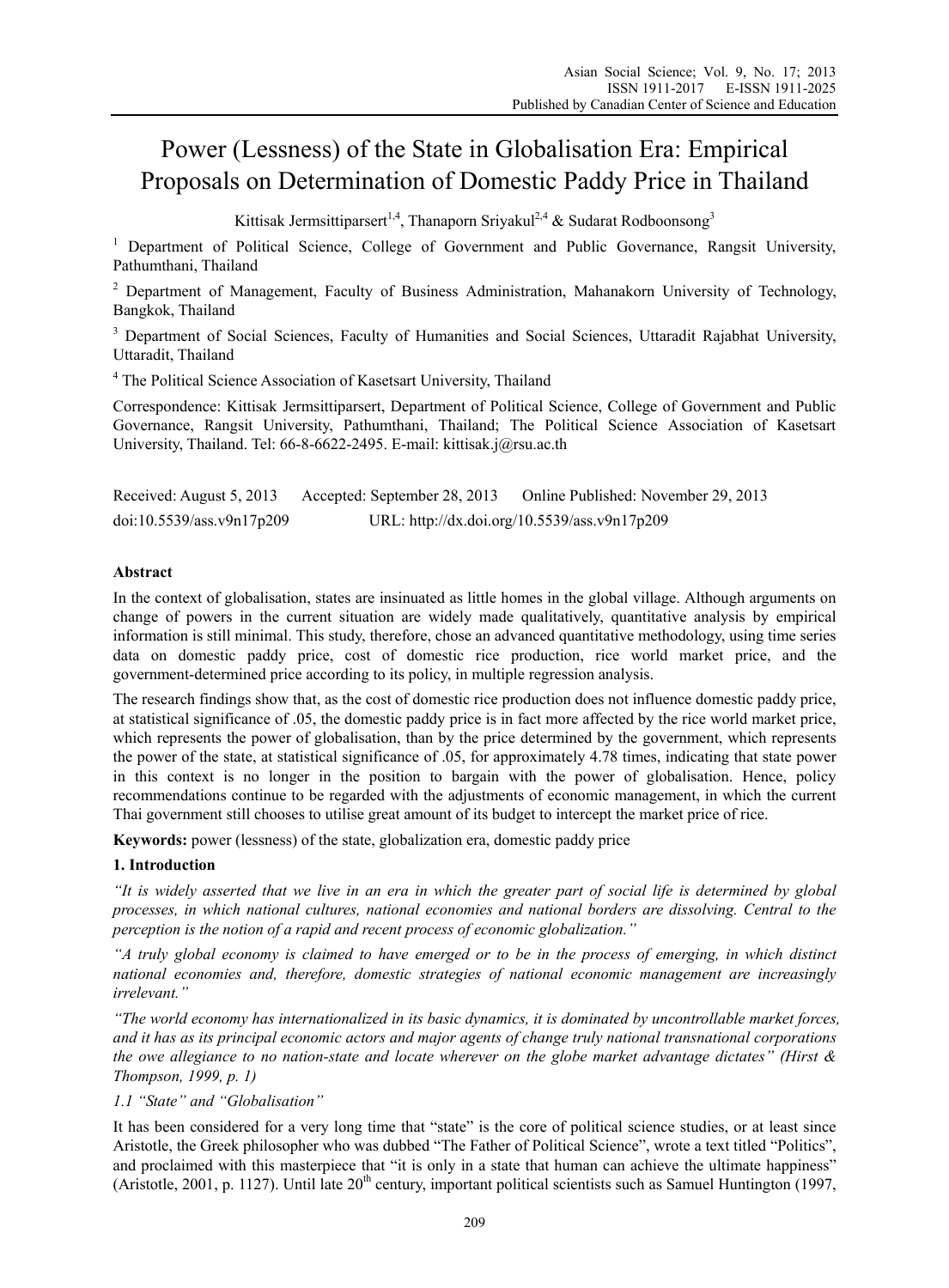p. 33), including Kenneth Waltz (1979), each has expressed that state was the sole player that had some significance in international affairs and systems, and John Stoessinger (1990, p. 6) reiterated that, in our generation, there would be no human that could avoid the system of nation-state, unless one took a refuge to the freezing cold north or south poles or to other planets.

Under the historical conditions, this type of political community began its evolution from the Tribal State, Oriental Empire, Greek City-States, Roman Empire, through to the Feudal State, all of which had no definite territory (Wongsurawat, 2000, p. 22-23), until the kings of various states mutually agreed to the treaty of westphalia in 1648, after an extensive 30 years at war caused by religious differences, and thus established the principle of territorial sovereignty as well as the compliance to the terms of legal boundaries of states and not to intervene in the affairs of other states for any reason whatsoever. (Opello & Rosow, 2004, p. 79)

In brief, the newly emerged modern state shall therefore constitute of at least four fundamental constituents (Wanthana, 2009, p. 97-98):

1) A definite territory; hence this makes the modern state often being called "territorial state".

2) A permanent population; generally, a modern state would require its population to share common similarities or characteristics, referred to as a nationality, and thus make such modern state being recognised as a "nation state."

3) A government to maintain communal harmony among its population and manage relationships with external persons or entities; such government includes the party appointed via political process, or the administration, along with its mechanism which is the permanent employees of both central and local officials.

4) Sovereignty; with an authority governing a definite territory freely, the international law and the tradition of international diplomatic affairs would recognise such to its own sovereignty, possessing the qualities of absolute, comprehensiveness, permanence and indivisibility.

Michael Mann (1986, p. 7-10; cited in Linklater, 2001, p. 620) has made two remarks on the occurred change. Firstly, a modern state is able to foster internal intensive power deep in the society, and secondly, a modern state is also able to establish extensive power beyond the boundary of the state, as Immanuel Wallerstein (2004, p. 42-43) has stated that sovereignty, a product of the modern times, is a claim of authority not only internally but externally, that is, vis-a-vis other states.

As a result, such keyword like "imperialism" has been defined to denote the acquisition of sovereignty of a state by means of conquest, expansion of economic and political domination, as well as dominion over the others (Spiegel, 1995, p. 185). Having decided to act as such, the european superpowers established a wide connection for the very first time in the global system. Empires were expanding overseas and across continents until there was almost no land that Europe Imperialism could not reach, whether it was America, Australia, Africa, or even Asia (Opello & Rosow, 2004, p. 167). Ultimately, this process has developed itself into such phenomenon known as "globalisation" in the present days (Robins, 1999, p. 344; cited in Lawson, 2007, p. 120).

## *1.2 "Power (?) of the State" in "Globalisation Era"*

Although states were once the driven force of the globalisation course in the past (Linklater, 2001, p. 621), but as soon as the gears of the such phenomenon can work at full capacity, globalisation would become a machine that brings about a revolution which states, as its initiators, cannot control, go against, or resist any further (Held, McGrew, Goldblatt & Perraton, 1999, p. 1). On the contrary, states would fall into a defensive position, being threatened, or even losing their power, particularly the ability to control and regulate the economic aspects (Lawson, 2007, p. 123), and under such circumstance, it would hardly be possible for any state to formulate their economic policies without regarding the ongoing international trends (United Nations, 1990, p. 1).

Alvin Toffler (1989, p. 263-267) is a person who has made an interesting remark on the power status of the states under the current situation that any state that deems itself as an absolute sovereign is in fact a mere entity too small to play any role on the global stage. The close economic relationships between nations in the present would render each government of those nations incapable of implementing its economic policies freely. Such power once held by nations is being limited sharply and governments would face with problems beyond national level. Every country is currently facing sovereignty instability; such state power will be gradually lost as the world system progresses to supersede.

## *1.3 "Thai State" and "Globalisation"*

As for Thai state, the historical milestone which many scholars considered as the beginning of the modern era and the integration to the trend of reducing a state to a small house in the global village was when King Mongkut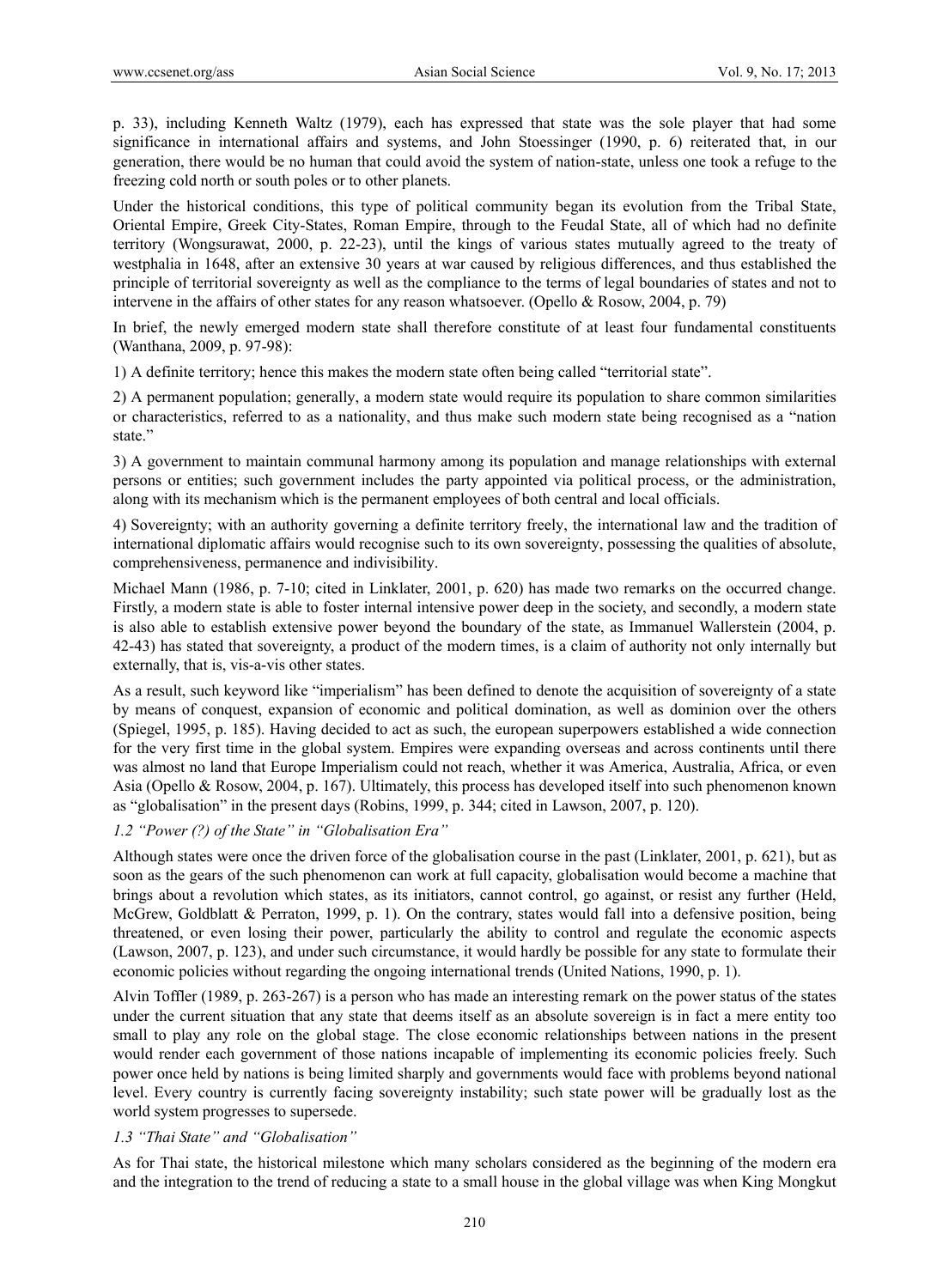(Rama IV) signed the Bowring Treaty with Sir John Bowring, the Governor of Hong Kong in the name of Queen Victoria, on the  $18<sup>th</sup>$  of April, 1855.

Regarding the main objectives of this treaty, Atcharaporn Kamutpissamai (2007, p. 371) has expressed an opinion that they are the intention of western superpowers to use Thailand as a market for goods, a place to mine resources, and a destination for investments of capitalistic nations.

Apart from regarding this treaty as unequal and disadvantaged to Thailand (Maneepurk, 2007, p. (3-7)), the outcomes of the treaty also forced Thailand to accept the principle of colonial international division of labour, which gave Thailand the duty to produce specific goods to meet the demands of the world market, and changed the structure of commodity trade, especially export goods, consequently reducing the categories of goods to only a few, such as rice, teakwood, tin, and so on (Kamutpissamai, 2007, p. 372-373), among which rice was the most important (Ruangsin, 1990, p. 251). The ratio of export to the amount producible per year increased from 17 percent to 47 percent (Rural Reconstruction and Friends Alumni, 2002), accounted for 70 percent of all export goods (Kamutpissamai, 2007, p. 373), and the production pattern has changed its emphasis from domestic consumption to international trade (Rural Reconstruction and Friends Alumni, 2002).

*1.4 "Domestic Paddy Price Determination" and "Power (?) of Thai State"* 

Provided that rice has been one of the significant economic crops for a long time (Patmasiriwat & Punyasavatsut, 199, p. 2), or at least from the moment when the growth of rice productivity after Bowring Treaty signing occurred, both in the dimension of cultivation areas which rose from 5.8 million rai in 1850 to 20.07 million rai in 1930 and 67.6 million rai in 2006, and that of the rice output which rose from 1.15 million ton in 1895, through to 2.94 million ton in 1930, and more than 10 million ton in 2004 (Maneepurk, 2007, p. (3-13); Department of Internal Trade of Thailand, 2010b), thus positioning Thailand as one of the top producers and especially the world's biggest exporter of rice. The market price of rice has therefore become a subject of interest to the economists in this country since.

A research of Direk Patmasiriwat and Chaiyuth Punyasavatsut (1990) titled "Rational Expectations: A Case Study of Rice Price" and a research of the School of Economics, University of the Thai Chamber of Commerce, titled "A Project to Create a Monitoring and Warning System for Agricultural Products: Rice", including a work of Prayong Netayarak (2007) on "Agricultural Economics", have pointed out that the rice market price depends on a number of factors at least three; the production cost, the demand and supply of the world market, and the government policies.

Considering the facts about the domestic rice price in Thailand, which tend to be based on the paddy (5% grade) price due to its popularity among farmers and its highest yield potential, along with its status of being a general standard merchandise in the market (Chaiyawonnagal, 2010), has revealed that many governments from different eras had made decisions in the same manner to use the power of the state to interfere with the price consecutively in various forms, such as charging export fees (rice premium), export taxes, rice reserves, setting export quotas (Siamwalla & Setboonsarng, 1988; cited in Patmasiriwat & Punyasavatsut, 1990) and rice pledging scheme (Netayarak, 2007, p. 271-273) until it shifts into income guarantee scheme for farmers nowadays, which has a significant objective to raise the price level of paddy (Netayarak, 2007, p. 271) rather than leaving the price to change freely through market mechanism.

Anyhow, supposing such factor of government policy implemented to interfere with the price is a representation of state power, the factor of rice demand and supply in the world market could likewise be regarded as a representation of the power of globalisation, conflicting against each other through the domestic paddy price.

As a result of a preliminary investigation, it has yet to be found that there is a study or research aiming to investigate the influences of the three factors, especially the government policies and the demand and supply of the world market, regarding which is related to which, as well as which has the greater impact on the domestic paddy price, to indicate the relative of power status between states and globalisation in an empirical approach.

In consequence to the lack of any substantial study or research to support, any rising problems would thus be for the government to address, as it is the decision-maker in selecting the appropriate policy to implement, which eventually become a heavy burden to overall national budget without any clear indication that all the money spent has been worthwhile, especially under the circumstance of being a mere small house in this global village.

#### *1.5 Objective of the Research*

This research is conducted in order to fulfil at least two objectives on both research and the highest levels respectively as follows: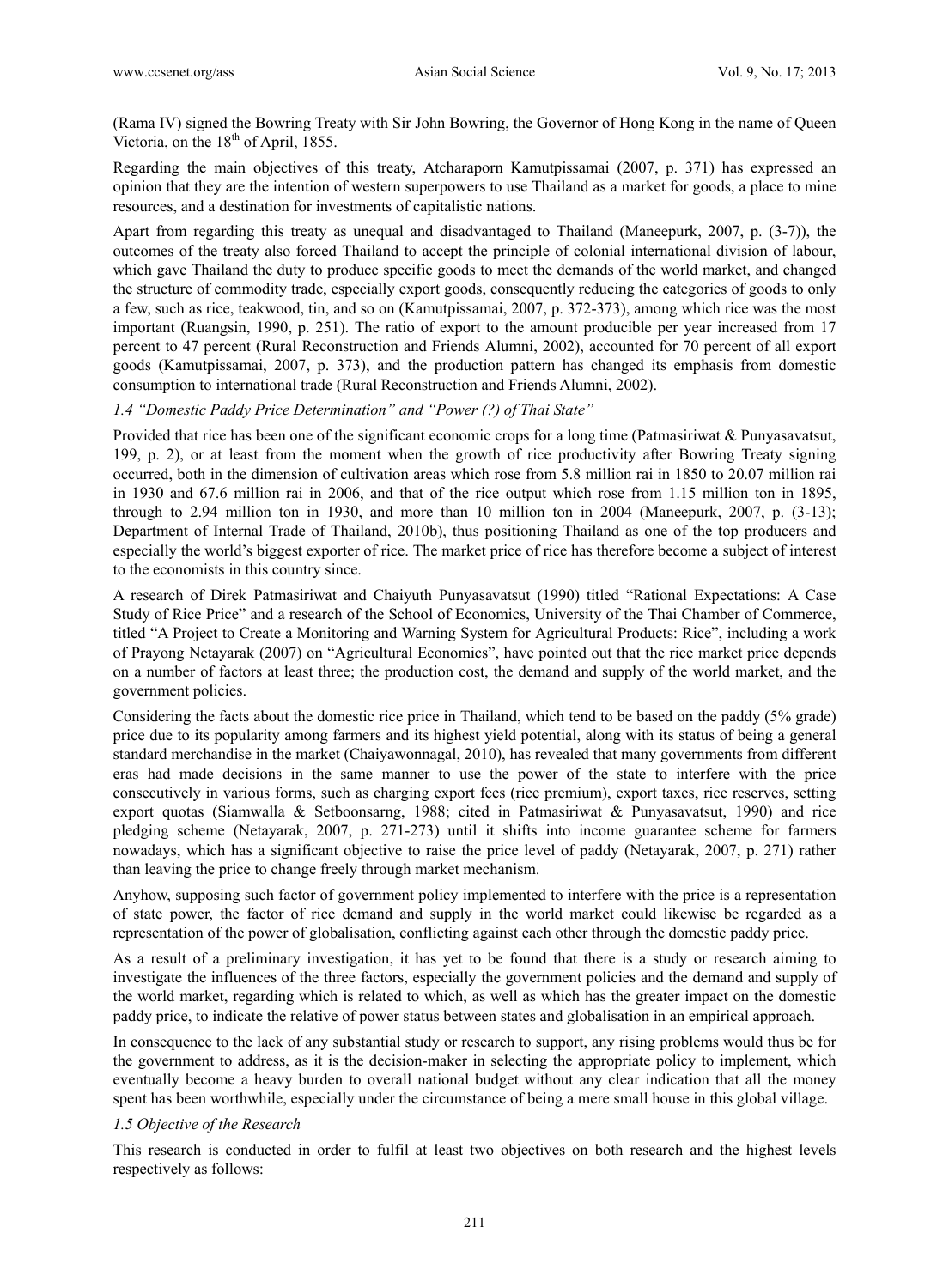The first objective is to analyse the relationship between the domestic paddy price (5% grade), the cost of domestic rice production, the rice world market price, and the government-determined price, as it would led to a recognition of whether the determination including the alteration of the domestic paddy price is under the influence of the other three factors or not, along with the magnitude of such impact if it were.

Another objective is to examine the power of the state in globalisation era whether there were any remained or how much there were comparing to the power of globalisation via earlier empirical data on the relationship between each factor, as well as the influence of the factor of domestic rice production cost, and especially the factor of rice world market price, as it is a representation of the power of globalisation, together with the factor of government-determined price, as it is a representation of the power of the state, to the domestic paddy price.

#### **2. Research Methodology**

#### *2.1 Data and Variables*

The researchers selected a time series data gathered from numerous related organisations and authorities, verified by the secretariat of the National Rice Policy Committee, Department of Internal Trade, Ministry of Commerce, covering the period of 67 months from January of 2005 to July of 2010, on the following variables:

1) The domestic paddy price (5% grade) (PRICE), as it is the most cultivated rice with the highest yield potential and a general standard merchandise in the market, from the Bureau of Agricultural Products Trade Promotion (2010), herein defined as the dependent variable.

2) The domestic rice production cost (COST), in place of the cost of production factor, from the Agriculture Information Centre (2010), herein defined as an independent variable.

3) The rice world market price (WORLD), in place of the factor of rice demand and supply in the world market, from the Board of Trade of Thailand and the Department of Freign Trade (2010), herein defined as an independent variable.

4) The government-determined price (GOVPRICE), in place of the government policy factor, from the Department of Internal Trade (2010a; 2010c), herein defined as an independent variable.

#### *2.2 Data Analysis*

The data was analysed by means of advanced statistics, multiple regression analysis, using computer application software.

#### **3. Research Results**

The researchers have divided the results of this research into two sections, where the first presents the result of the analysis of descriptive data obtained from time series data of each variable in respective order; the domestic paddy price, the cost of domestic rice production, the rice world market price, and the government-determined price.

The second section is an analysis on the relationships between the variables via multiple regression analysis, presented in respective order: the relationship between the domestic paddy price and the rice world market price and the cost of domestic rice production; the relationship between the domestic paddy price and the government-determined price; the relationship between the domestic paddy price and the rice world market price and the government-determined price; lastly, the relationship between the government-determined price and the rice world market price and the cost of domestic rice production.

#### *3.1 The Domestic Paddy Price*

At the beginning, from January 2005 to January 2008, the domestic paddy price had been fluctuating between 5,803 THB/MT and 6,863 THB/MT until it started to ascend to 8,066 THB/MT in February 2008, reaching its peak at 13,445 THB/MT two months afterwards, and began to decline gradually to 7,925 THB/MT in July 2010.



Figure 1. Domestic paddy price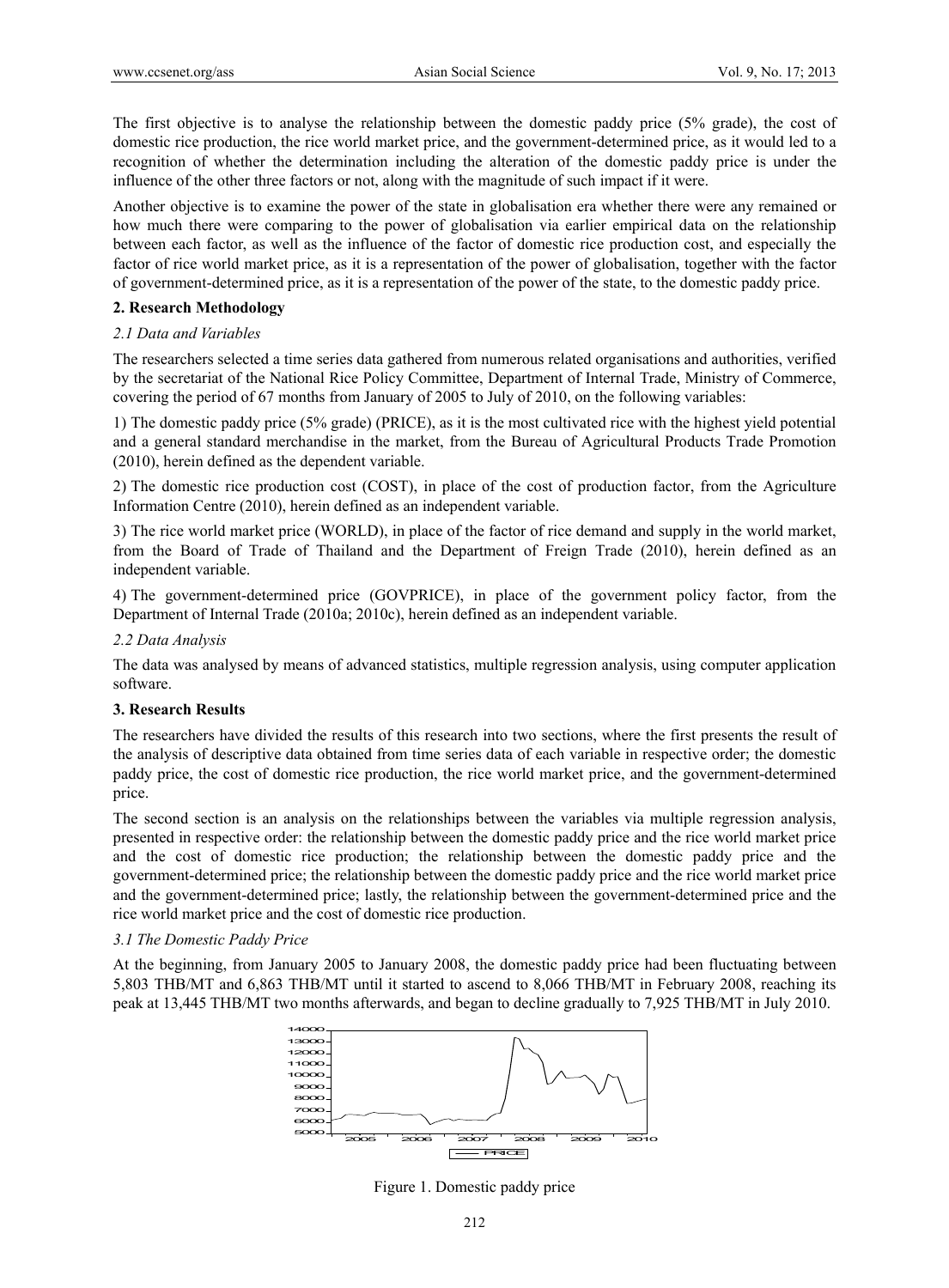#### *3.2 The Cost of Domestic Rice Production*

The cost of domestic rice production had a tendency to increase continuously from 2005, as the cost at 5,602 THB/MT went up to 6,905 THB/MT in the following year and onwards to reach a peak of 8,859 THB/MT in 2009, before falling slightly to 8,715 THB/MT in 2010.



Figure 2. Cost of domestic rice production

#### *3.3 The Rice World Market Price*

The rice world market price at first, from January 2005 to December 2007, had been fluctuating within a narrow range of 279 USD/MT to 362 USD/MT, prior to its increase in January 2008 to 481 USD/MT onwards to reach a peak in the following four months of 973 USD/MT, and then began to fall down to 438 USD/MT in July 2010.



Figure 3. Rice world market price

#### *3.4 The Government-Determined Price*

The government-determined price was divided into two phases according to the schemes implemented by the government to interfere with the price, that is, in the first phase of rice pledging scheme, from January 2005 to December 2009, the government had determined the price of rice pledging at 6,500 THB/MT in 2005, 7,000 THB/MT in 2006, 6,400 THB/MT in 2007, 6,600 THB/MT in 2008, and 11,800 THB/MT in 2009, followed by the second phase implementing income guarantee scheme since January 2010 onwards with a guaranteed price at 10,000 THB/MT.



Figure 4. Government-determined price

Upon analysing the time series data above with naked eyes prior to subjecting it to a correlation test by means of advance statistics, the multiple regression analysis, it demonstrates that the four variables all share similar data trends and movement directions.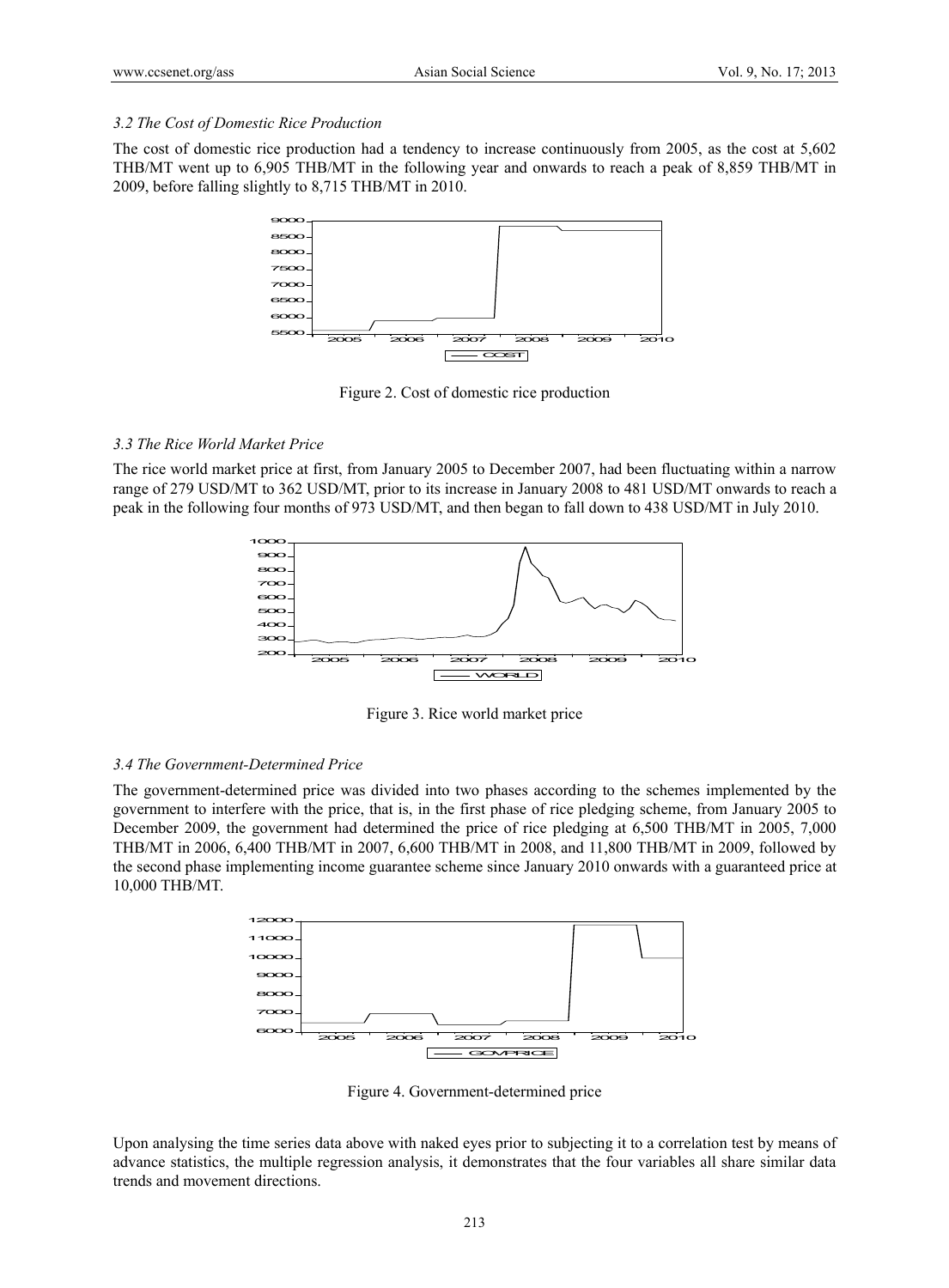## *3.5 Relationship between Domestic Paddy Price and Rice World Market Price and Cost of Domestic Rice Production*

The initial stage is to validate whether or not the domestic paddy price has any relationship to the factor of production cost, inherent to the producer party, herein being the variable of the cost of domestic rice production; and the rice demand and supply in the world market, inherent to the consumer party, herein being the variable of the rice world market price.

Table 1 indicates that although the domestic paddy price does not have a relationship with cost of domestic rice production at statistical significance of .05, it has a positive correlation to the rice world market price at the statistical significance level of .01. Furthermore, the rice world market price can explain the domestic paddy price at as much as 94.84%.

Basically, it can be concluded that the domestic paddy price is unrelated to the cost of domestic rice production, or the cost of production factor, but closely related to the variable of rice world market price, or the factor of rice demand and supply in the world market, that is.

Table 1. Multiple regression analysis on domestic paddy price and rice world market price and domestic rice production cost

| Variable  | B        | т        | <b>Sig</b> |
|-----------|----------|----------|------------|
| Constant  | 2607.814 | 5.004482 | 0.0000     |
| World     | 11.53577 | 11.31586 | 0.0000     |
| Cost      | 0.055593 | 0.472681 | 0.6380     |
| Adj $R^2$ | 0.948405 | F        | 607.6016   |
| Sig f     | 0.0000   |          |            |

#### *3.6 Relationship between Domestic Paddy Price and Government-Determined Price*

Next step is to validate whether or not the domestic paddy price has any relationship to the government-determined price, as the government tries to be a player who intervenes with market mechanism, apart from producer and consumer parties mentioned earlier, herein being the variable of government-determined price.

Table 2 indicates that the government-determined price has a positive correlation with the domestic paddy price at statistical significance of .01, yet it is a variable that can explain the domestic paddy price at only 15.37%

Hence, the analysis in this step leaves only two variables that are positively correlated to the domestic paddy price, namely the variable of the rice world market price, or the factor of rice demand and supply in the world market, which apart from being inherent to the consumer party, it is also a representation of the power of globalisation; and the variable of government-determined price, or the factor of price determined by government policy, which other than being a gear in market mechanism intervention, it is also a representation of the power of the state.

| Table 2. Multiple regression analysis on domestic paddy price and government-determined price |  |  |  |  |  |  |  |
|-----------------------------------------------------------------------------------------------|--|--|--|--|--|--|--|
|-----------------------------------------------------------------------------------------------|--|--|--|--|--|--|--|

| <b>Variable</b> | В        |          | <b>Sig</b> |
|-----------------|----------|----------|------------|
| Constant        | 5012.686 | 3.381446 | 0.0012     |
| GovPrice        | 0.384888 | 2.814105 | 0.0064     |
| $R^2$           | 0.153723 | F        | 11.98866   |
| Sig f           | 0.000944 |          |            |

*3.7 Relationship between Domestic Paddy Price and Rice World Market Price and Government-Determined Price* 

The analysis in this step is to validate whether the rice world market price or the government-determined price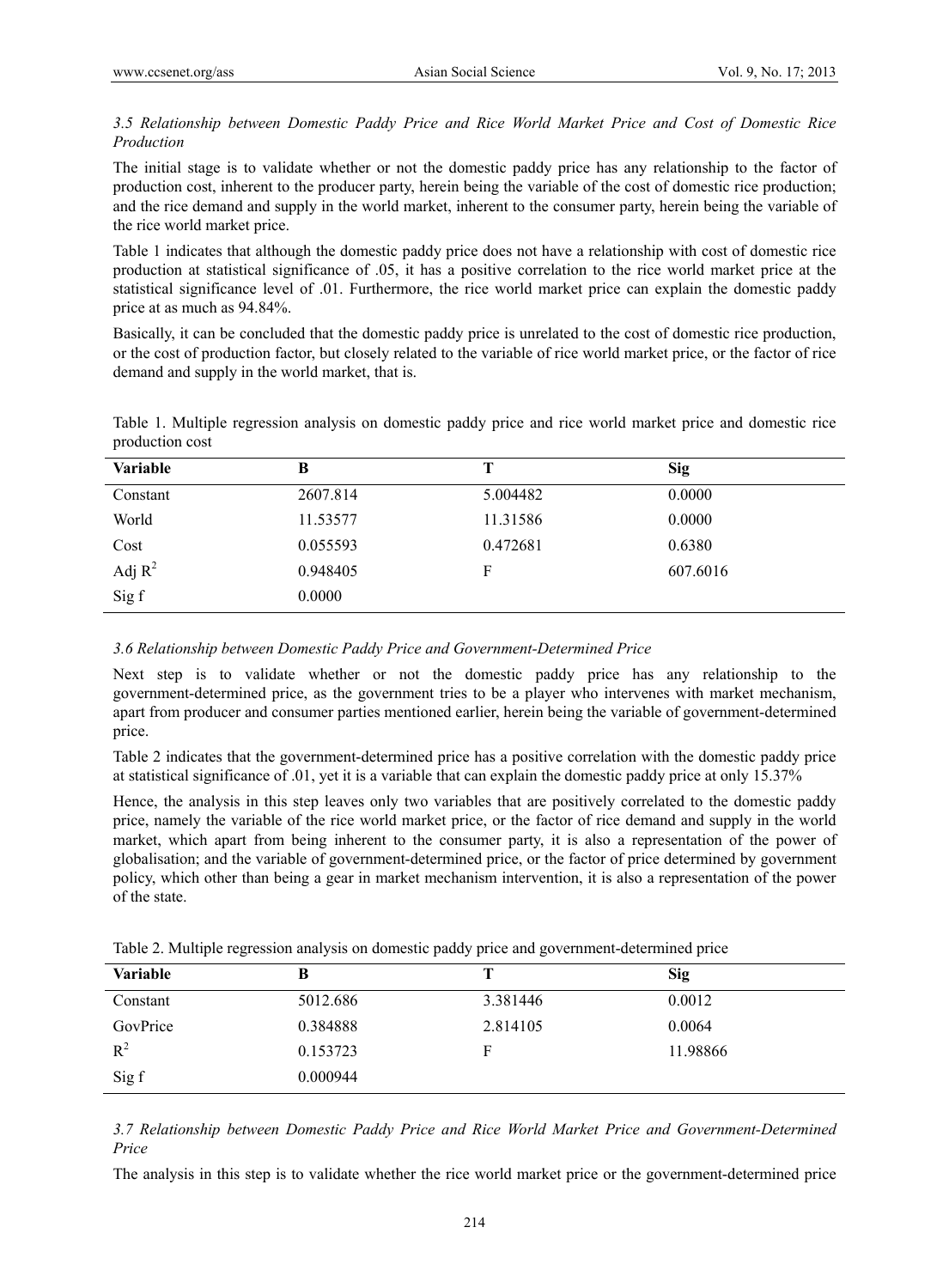has any relationship as well as which has a greater influence to the flux of domestic paddy price, at what extent if so, which also implies the comparison of effect between the power of the state and the power of globalisation to the determination of such domestic paddy price.

Table 3 indicates that, when bringing the variable of world market price into multiple regression analysis together with the variable of government-determined price, the positive correlation of the latter to the domestic paddy price has increased to .0403 at .05 statistical significance level from .0064 at significance of .01, while the variable of rice world market price remains positively correlated to the domestic paddy price at statistical significance of .01. The two variables can explain the domestic paddy price at 95.22%, respectively.

Moreover, Table 3 also indicates that, for each 1 USD that changes in the rice world market price, the domestic paddy price would relatively alter at 11.66 THB in the same direction, whereas it would alter accords to each 1 THB that changes in the variable of government-determined price at a mere 0.07 THB in the same direction. If equating the currency of USD to THB at the exchange rate of 1 USD to 30 THB and compare, it will reveal that the influence of the variable of rice world market price to the domestic paddy price is approximately 4.78 times greater than that of the variable of government-determined price.

With such validation that the influence of the variable of rice world market price to the domestic paddy price is greater than that of the variable of government-determined price, which also implies the greater power globalisation holds over the government in modern days, the questions arise in the heart-and-mind of the people would normally concern on which basis that the government used to determine the policy price and whether the extent of the attention that the government gives to the variable of rice world market price, a great influence on the domestic paddy price, the product of choice the government interferes with, as well as to the variable of the cost of domestic rice production, or the cost of production to the farmers, is truly adequate.

| <b>Variable</b> | B        |          | <b>Sig</b> |
|-----------------|----------|----------|------------|
| Constant        | 2422.185 | 7.109551 | 0.0000     |
| World           | 11.65876 | 27.36304 | 0.0000     |
| GovPrice        | 0.067235 | 2.092827 | 0.0403     |
| Adj $R^2$       | 0.952152 | F        | 607.6805   |
| Sig f           | 0.0000   |          |            |

|  |                             | Table 3. Multiple regression analysis on domestic paddy price and rice world market price and |  |  |  |  |  |  |
|--|-----------------------------|-----------------------------------------------------------------------------------------------|--|--|--|--|--|--|
|  | government-determined price |                                                                                               |  |  |  |  |  |  |

*3.8 Relationship between Government-Determined Price and Rice World Market Price and Cost of Domestic Rice Production* 

This last step is to convert the variable of government-determined price to a dependent variable and define the variables of rice world market price and the cost of domestic rice production as independent to validate whether the latter two have a correlation to, as well as an influence on, the dependent variable or not, in which direction and at what magnitude, if any.

Table 4 indicates, despite the fact that the variable of domestic rice production cost has a positive correlation with the rice world market price and the government-determined price at statistically significance level of .01, the variable of rice world market price is negatively correlated to the government-determined price at statistical significance of .01, which the two can explain the government-controlled price at 50.64%.

Accordingly, for every 1 THB that changes in the variable of domestic rice production cost, the government-determined price would relatively change by 1.70 THB in the same direction; whereas every 1 USD that changes in the variable of rice world market price would alter the government-determined price in the opposite direction by 8.23 THB, thus if equating the currency of USD to THB and compare, it will show that ratio of change in the variable of rice world market price to the government-determined price is 1 THB to 0.27 THB in the opposite direction.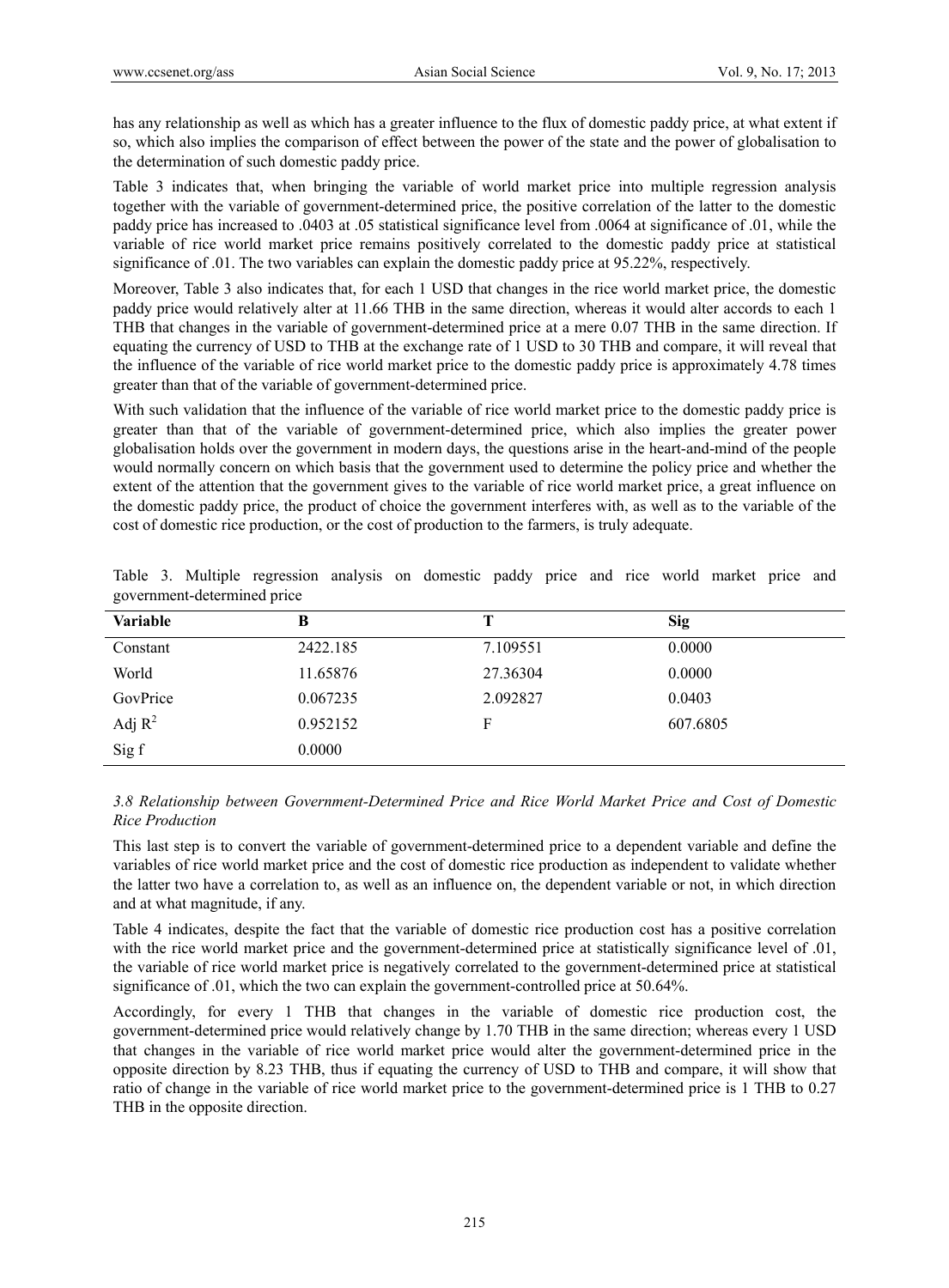| <b>Variable</b> | B           |             | Sig      |
|-----------------|-------------|-------------|----------|
| Constant        | $-678.3329$ | $-0.372568$ | 0.7107   |
| World           | $-8.232870$ | $-2.664335$ | 0.0098   |
| Cost            | 1.695677    | 3.773268    | 0.0004   |
| Adj $R^2$       | 0.506364    | F           | 34.85094 |
| Sig f           | 0.000000    |             |          |

Table 4. Multiple regression analysis on government-determined price and rice world market price and cost of domestic rice production

#### **4. Conclusion and Recommendation**

## *4.1 Conclusion*

The descriptive analysis of the time series data in overall has revealed that domestic paddy price, cost of domestic rice production, rice world market price, and government-determined price all share similar data trends and positively correlated, that is, the first period, from January 2005 to December 2007 or January 2008, there are fluctuations within a narrow range in the data before they ascend to reach the peaks around April or May of 2008 and then decline afterwards.

The analysis of the relationships between the domestic paddy price and the cost of domestic rice production, the rice world market price and the government-determined price has revealed that the cost of domestic rice production is unrelated at statistical significance of .05, while the rice world market price has a positive correlation at statistical significance of .01 and so does the government-determined price at .05. Additionally, the rice world market price has an influence to the domestic paddy price 4.78 times greater than that of the government-determined price.

Apart from that, the analysis of the relationship between the government-determined price and the cost of domestic rice production and the rice world market price has revealed that the domestic rice production cost is positively correlated at statistical significance of .01, whereas the rice world market price is negatively correlated at statistical significance of .01.

In conclusion, the result indicates that the current circumstance, where the factor of production cost has no effect on the determination of paddy domestic price, and the factor of government policies that aim to interfere with such price have proven ineffective compared to the demand and supply of rice in the world market, is an evidence of the deteriorating power status of the state in this globalisation era, which is virtually nonexistence in practice. Though, it does not seem to have been realised by Thai government, which appears to believe throwing a vast amount of national budget at the problems is effective, even though many states in the world have known for a fact that it is not.

#### *4.2 Recommendation*

This analysis of empirical data on the determination of domestic paddy price would prove to be a useful tool to remind the government and any other people that they should be cognizant of "the powerlessness of the state in globalisation era" as this is the time when government has ceased to be the sole player in politics and must manage its affair to survive. Such populist policies implemented without thoroughly considering external factors, which have grown more important over time, would not only be like an act of dumping national budget to fill an ocean, which is practically unfulfillable, but also indirectly harm the people of the nation and constrain its own competitiveness development potentials under realistic environment in the process.

The policy recommendation from the researchers hereinto would therefore regard to adjusting the pattern of economic management under the context of globalisation, which the government should not and, in fact, could not effectively continue to intervene in rice price. In the short run, any possibilities to improve technology, production and processing, as well as subsidising (if required), should be considered promptly and timely. As for the long run, to produce other type of commodity may have to be considered as a means to solve this chronic problem should the short term measures provided for have proven to be inadequate.

## **References**

Aristotle. (2001). POLITICA. Translated by B. Jowett. In R. McKeon (Ed.), *The Basic Works of Aristotle* (pp. 1113-1316). New York: The Modern Library.

Board of Trade of Thailand & Department of Foreign Trade. (2010). *Rice Export Prices F.O.B*. Bangkok.

Bureau of Agricultural Products Trade Promotion. (2010). *Average Prices of Major Paddy and Second Paddy (at 15% Moisture Content), Lat Yao and Pitsanulok Central Markets].*

Centre for Agriculture Information. (2010). *Costs of Rice Production.*